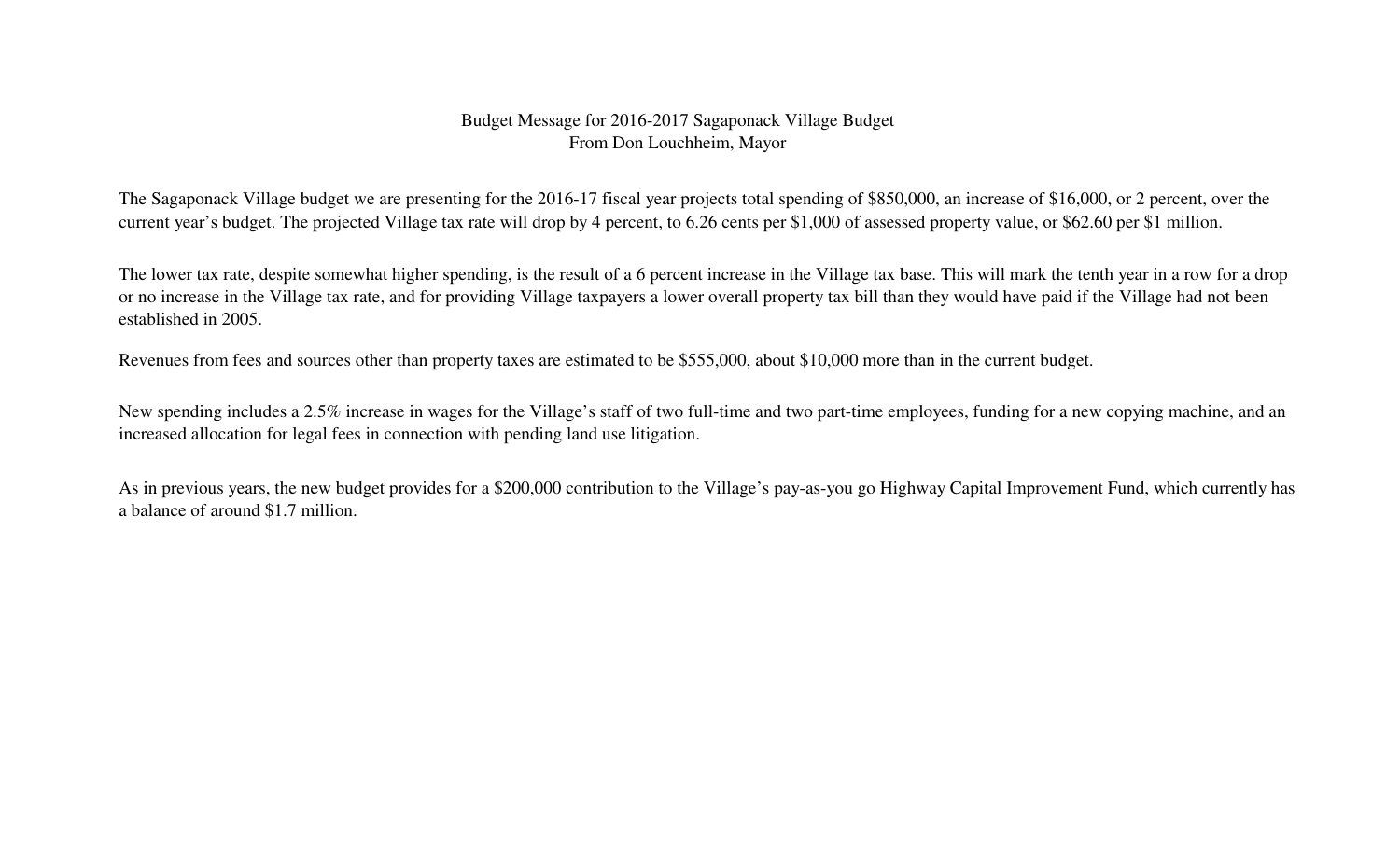#### General FundBUDGET SUMMARYFISCAL YEAR JUNE 1, 2016 - MAY 31, 2017

| Appropriations:                                | 2016-17                               | 2015-16                               |  |  |  |  |  |  |
|------------------------------------------------|---------------------------------------|---------------------------------------|--|--|--|--|--|--|
| Estimated Revenues Other than<br>Tax Levy      | 554,962                               | 543,925                               |  |  |  |  |  |  |
| Appropriated Fund Balance                      |                                       |                                       |  |  |  |  |  |  |
| <b>Real Property Tax</b>                       | 295,697                               | 290,634                               |  |  |  |  |  |  |
| <b>TOTAL REVENUE</b><br><b>TOTAL EXPENSES</b>  | 850,659<br>850,659                    | 834,559<br>834,559                    |  |  |  |  |  |  |
| <b>Taxable Value Final</b><br>Assessement Roll | 4,723,149,462                         | 4,457,581,078                         |  |  |  |  |  |  |
| Tax Rate                                       | 0.0626 per 1000 of assessed valuation | 0.0652 per 1000 of assessed valuation |  |  |  |  |  |  |

## TAX RATE LOWER

## TAX LEVY COMPLYING WITH 2% CAP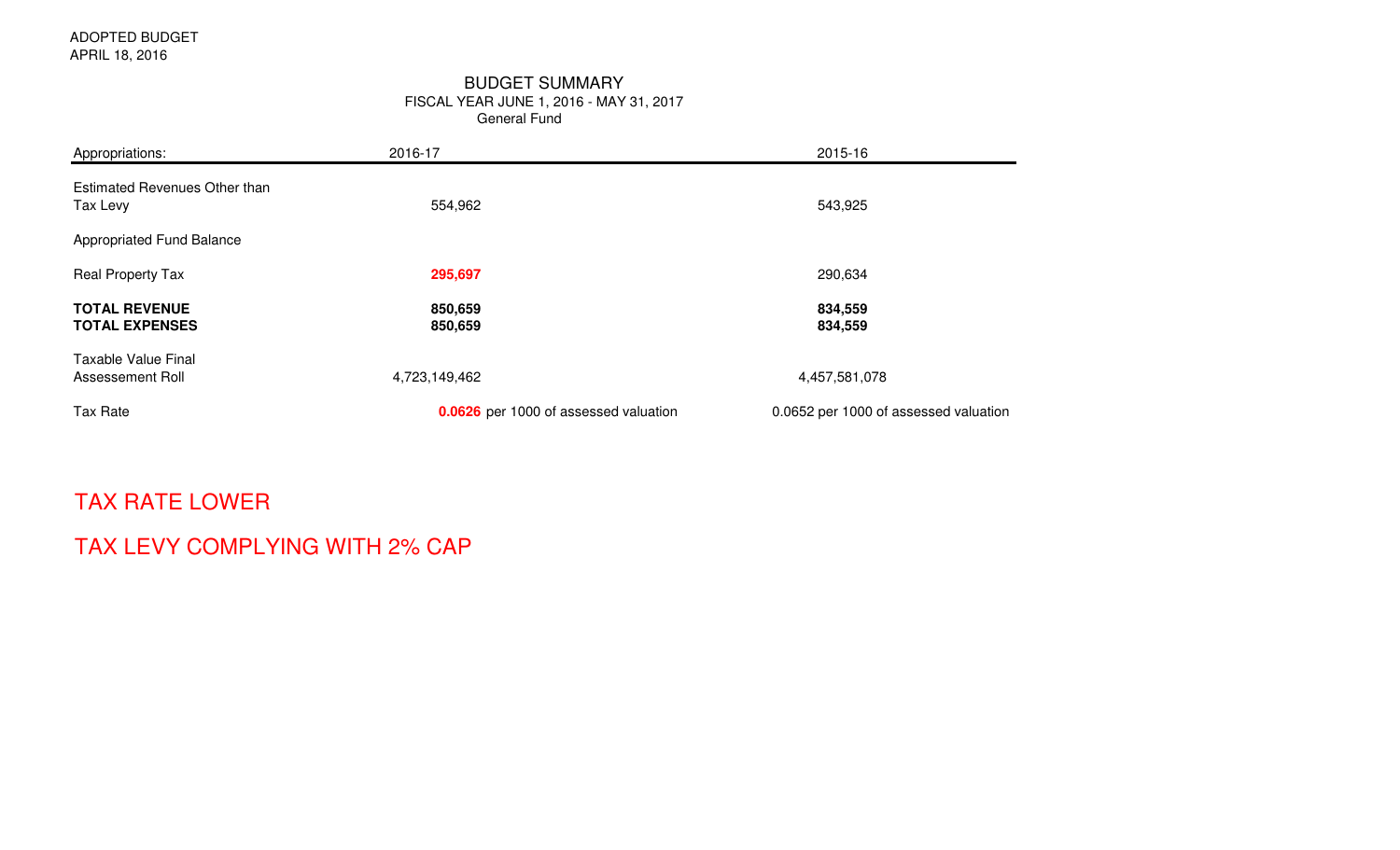# Village of Sagaponack 2016-17 Revenue StatusGeneral Fund - A

Page 3

| <b>ACCOUNT NAME</b>                                | <b>ACCOUNT</b><br><b>CODE</b> | <b>BUDGET</b><br>2012-13 | <b>ACTUAL</b><br>2012-13 | <b>BUDGET</b><br>2013-14 | <b>ACTUAL</b><br>2013-14 | <b>BUDGET</b><br>2014-15 | <b>ACTUAL</b><br>2014-15 | <b>BUDGET</b><br>2015-16  | 2015-16<br><b>Actual to</b><br><b>Date</b><br>2/25/2016 | <b>PROJECTED</b><br>FOR 2015-16 | <b>BUDGET</b><br>2016-17 | <b>INCREASE/</b><br><b>DECREASE</b><br>15-16 Budget<br><b>VS</b><br>16-17 Budget |
|----------------------------------------------------|-------------------------------|--------------------------|--------------------------|--------------------------|--------------------------|--------------------------|--------------------------|---------------------------|---------------------------------------------------------|---------------------------------|--------------------------|----------------------------------------------------------------------------------|
| <b>Real Property Taxes</b>                         |                               |                          |                          |                          |                          |                          |                          |                           |                                                         |                                 |                          |                                                                                  |
| <b>Real Property Tax</b><br>Interest & Penalties   | A1001<br>A1090                | 281,219<br>0             | 281,219<br>2,049         | 278,601<br>0             | 277,287<br>6,342         | 281,117<br>$\mathbf 0$   | 281,117<br>1,786         | 290,634<br>$\overline{0}$ | 290,634<br>1,256                                        | 290,634<br>1,256                | 295,697<br>$\Omega$      | 5,063<br>$\pmb{0}$                                                               |
| <b>Total Real Property Tax</b>                     |                               | 281,219                  | 283,268                  | 278,601                  | 283,628                  | 281,117                  | 282,903                  | 290,634                   | 291,890                                                 | 291,890                         | 295,697                  | 5,063                                                                            |
| <b>Non-Property Tax</b>                            |                               |                          |                          |                          |                          |                          |                          |                           |                                                         |                                 |                          |                                                                                  |
| Payment in Lieu of Taxes                           | A1005                         | 400                      | 418                      | 178                      | $\mathbf 0$              | 179                      | $\mathbf 0$              | 173                       | $\mathbf 0$                                             |                                 | 407                      | 234                                                                              |
| <b>Utilities Gross Receipts</b>                    | A1130.00                      |                          |                          | $\Omega$                 | 1,297                    | $\mathbf 0$              | 17,967                   | 4,000                     | 10,255                                                  | 12,255                          | 4,000                    | $\mathbf 0$                                                                      |
| <b>Franchise Fees</b>                              | A1170                         | 30,000                   | 34,144                   | 30,000                   | 37,493                   | 35,000                   | 40,738                   | 35,000                    | 20,992                                                  | 40,000                          | 35,000                   | 0                                                                                |
| <b>Total Non-Property Tax</b>                      |                               | 30,400                   | 34,562                   | 30,178                   | 38,790                   | 35,179                   | 58,705                   | 39,173                    | 31,247                                                  | 52,255                          | 39,407                   | 234                                                                              |
| <b>Departmental Income</b><br><b>Clerks Office</b> |                               |                          |                          |                          |                          |                          |                          |                           |                                                         |                                 |                          |                                                                                  |
| Charges for Tax advertising                        | A1235                         | 0                        | 0                        | $\mathbf 0$              | $\mathbf 0$              | $\mathbf 0$              | 0                        |                           | $\mathbf 0$                                             |                                 | $\overline{0}$           | $\Omega$                                                                         |
| <b>Clerks Fees</b>                                 | A1255                         | 625                      | 1,904                    | 700                      | 1,093                    | 1,000                    | 793                      | 1,000                     | 337                                                     | 500                             | 500                      | $-500$                                                                           |
| <b>Vital Statistics Fees</b>                       | A1603                         | 100                      | 120                      | 0                        | 280                      | 100                      | 250                      | 100                       | 510                                                     | 510                             | $\overline{0}$           | $-100$                                                                           |
| <b>Other Permits</b>                               | A2590                         | 6,000                    | 12,200                   | 6,000                    | 17,675                   | 7,000                    | 18,026                   | 7,500                     | 9,850                                                   | 10,850                          | 7,500                    | $\pmb{0}$                                                                        |
| <b>Total Clerks Office Income</b>                  |                               | 6,725                    | 14,224                   | 6,700                    | 19,048                   | 8,100                    | 19,069                   | 8,600                     | 10,697                                                  | 11,860                          | 8,000                    | $-600$                                                                           |
| <b>Land Management Dept</b>                        |                               |                          |                          |                          |                          |                          |                          |                           |                                                         |                                 |                          |                                                                                  |
| <b>Zoning Fees</b>                                 | A2110                         | 7,000                    | 8,400                    | 7,000                    | 10,200                   | 8,000                    | 9,600                    | 8,000                     | 8,400                                                   | 9,000                           | 8,000                    | 0                                                                                |
| <b>Planning Fees</b>                               | A2115                         | 10,000                   | 23,079                   | 10,000                   | 42,856                   | 20,000                   | 24,331                   | 9,000                     | 16,000                                                  | 16,000                          | 9,000                    | $\Omega$                                                                         |
| <b>Building Permits</b>                            | A2555                         | 178,626                  | 463,593                  | 256,120                  | 423,121                  | 245,570                  | 382,087                  | 242,814                   | 386,045                                                 | 430,000                         | 245,780                  | 2,966                                                                            |
| <b>Total Land Mgnt Income</b>                      |                               | 195,626                  | 495,072                  | 273,120                  | 476,177                  | 273,570                  | 416,019                  | 259,814                   | 410,445                                                 | 455,000                         | 262,780                  | 2,966                                                                            |
| <b>Total Departmental Income</b>                   | $\star\star$                  | 202,351                  | 509,296                  | 279,820                  | 495,224                  | 281,670                  | 435,087                  | 268,414                   | 421,142                                                 | 466,860                         | 270,780                  | 2,366                                                                            |
| <b>Use of Money and Property</b>                   |                               |                          |                          |                          |                          |                          |                          |                           |                                                         |                                 |                          |                                                                                  |
| <b>Interest Earnings</b>                           | A2401.00                      | 3,000                    | 3,820                    | 3,000                    | 4,416                    | 3,000                    | 3,316                    | 3,000                     | 1,860                                                   | 2,700                           | 2,000                    | $-1,000$                                                                         |
| <b>Total Use of Money and Property</b>             | $\overline{**}$               | 3,000                    | 3,820                    | 3,000                    | 4,416                    | 3,000                    | 3,316                    | 3,000                     | 1,860                                                   | 2,700                           | 2,000                    | $-1,000$                                                                         |
| <b>Licenses and Permits</b>                        |                               |                          |                          |                          |                          |                          |                          |                           |                                                         |                                 |                          |                                                                                  |
| <b>Licenses &amp; Permits</b>                      | A2501.00<br>$\overline{**}$   | 0                        | 0                        | $\mathbf 0$              | $\mathbf 0$              | 0                        | $\mathbf 0$              | $\overline{0}$            | $\mathbf{0}$                                            | $\Omega$                        | $\overline{0}$           | 0                                                                                |
| <b>Total Licenses and Permits</b>                  |                               | $\overline{\mathbf{0}}$  | $\overline{\mathbf{0}}$  | $\overline{\mathbf{0}}$  | $\overline{\mathbf{0}}$  | $\overline{\mathbf{0}}$  | $\overline{\mathbf{0}}$  | $\overline{0}$            | $\mathbf{0}$                                            | $\Omega$                        | $\overline{\mathbf{0}}$  | $\overline{\mathbf{0}}$                                                          |
| <b>Miscellaneous Income</b>                        |                               |                          |                          |                          |                          |                          |                          |                           |                                                         |                                 |                          |                                                                                  |
| Refund from prior year                             | A2701                         | 0                        | $\mathbf 0$              | $\mathbf 0$              | 226                      | 0                        | 249                      |                           | $\mathbf 0$                                             |                                 | $\overline{0}$           |                                                                                  |
| <b>Other Unclassified</b>                          | A2770                         | 0                        | 407                      | $\Omega$                 | 2,456                    | $\Omega$                 | 0                        |                           | 10                                                      |                                 | $\overline{0}$           | 0                                                                                |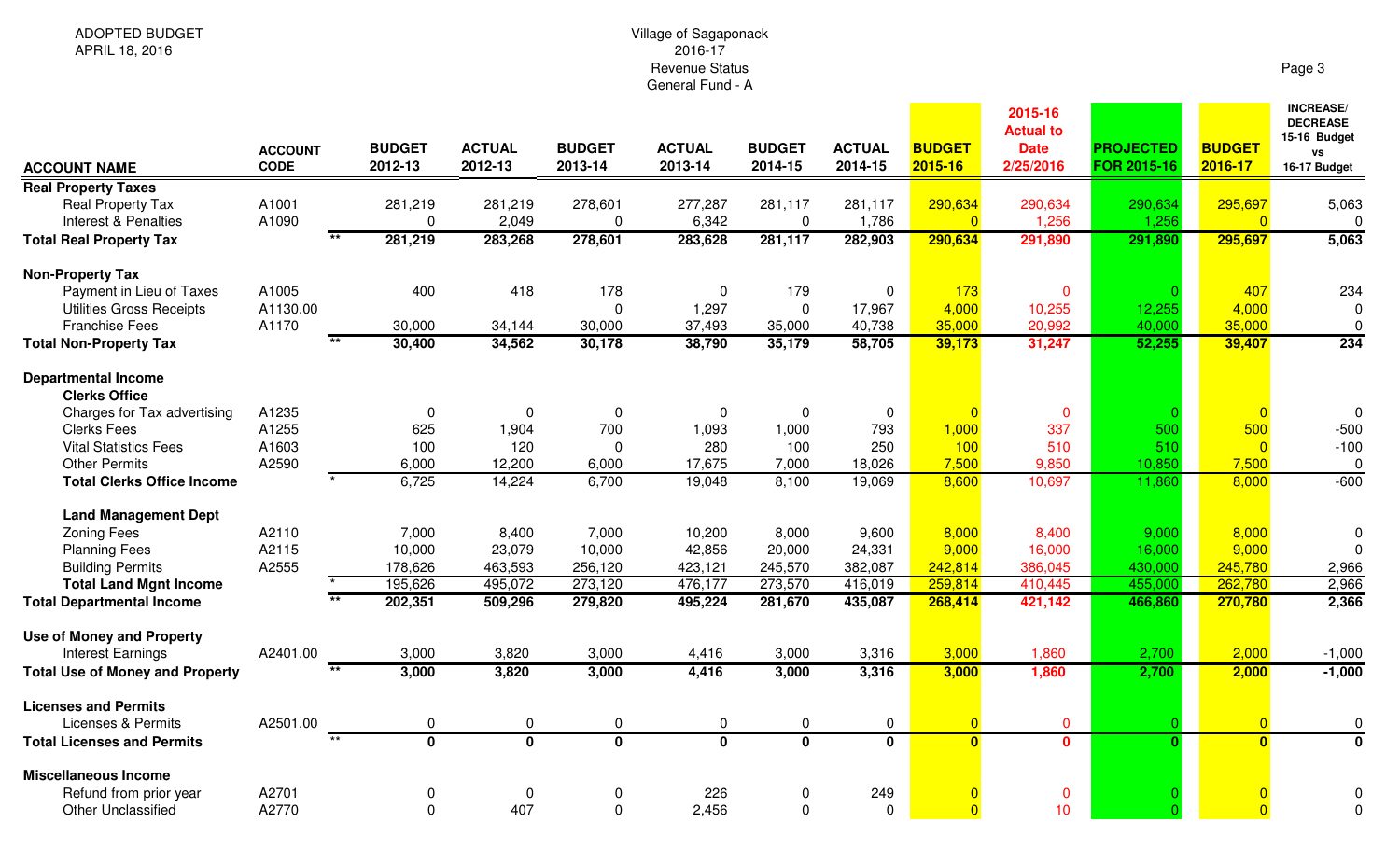# Village of Sagaponack 2016-17 Revenue StatusGeneral Fund - A

| <b>ACCOUNT NAME</b>                                         | <b>ACCOUNT</b><br><b>CODE</b> |       | <b>BUDGET</b><br>2012-13 | <b>ACTUAL</b><br>2012-13 | <b>BUDGET</b><br>2013-14 | <b>ACTUAL</b><br>2013-14 | <b>BUDGET</b><br>2014-15 | <b>ACTUAL</b><br>2014-15 | <b>BUDGET</b><br>$2015 - 16$ | 2015-16<br><b>Actual to</b><br><b>Date</b><br>2/25/2016 | <b>PROJECTED</b><br>FOR 2015-16 | <b>BUDGET</b><br>2016-17 | <b>INCREASE/</b><br><b>DECREASE</b><br>15-16 Budget<br>٧S<br>16-17 Budget |
|-------------------------------------------------------------|-------------------------------|-------|--------------------------|--------------------------|--------------------------|--------------------------|--------------------------|--------------------------|------------------------------|---------------------------------------------------------|---------------------------------|--------------------------|---------------------------------------------------------------------------|
| <b>Employee Health Contribution</b>                         | A2770.1                       |       | 12,089                   | 11,422                   | 13,013                   | 12,984                   | 12,841                   | 12,886                   | 13,338                       | 9,447                                                   | 13,338                          | 14,775                   | 1,437                                                                     |
| <b>Total Miscellaneous Income</b>                           |                               | $***$ | 12,089                   | 11,829                   | 13,013                   | 15,666                   | 12,841                   | 13,135                   | 13,338                       | 9,457                                                   | 13,338                          | 14,775                   | 1,437                                                                     |
| <b>State Aid</b>                                            |                               |       |                          |                          |                          |                          |                          |                          |                              |                                                         |                                 |                          |                                                                           |
| State Aid Per Capita                                        | A3001                         |       |                          | $\Omega$                 | 2,000                    | 2,000                    | 2,000                    | 2,000                    | 2,000                        | 2,000                                                   | 2,000                           | 2,000                    | 0                                                                         |
| Mortgage Tax                                                | A3005                         |       | 179,000                  | 245,617                  | 183,000                  | 394,956                  | 200,000                  | 402,886                  | 218,000                      | 341,627                                                 | 421,627                         | 226,000                  | 8,000                                                                     |
| <b>Total State Aid</b>                                      |                               | $***$ | 179,000                  | 245,617                  | 185,000                  | 396,956                  | 202,000                  | 404,886                  | 220,000                      | 343,627                                                 | 423,627                         | 228,000                  | 8,000                                                                     |
| <b>Other Financing Sources</b><br>Appropriated Fund Balance | A3999.9                       |       |                          | $\Omega$                 | $\Omega$                 |                          | $\Omega$                 | 0                        |                              | $\mathbf{0}$                                            |                                 |                          | 0                                                                         |
| <b>Total Other Financing Sources</b>                        |                               | **    |                          |                          |                          |                          | 0                        |                          |                              | 0                                                       |                                 |                          | 0                                                                         |
| <b>TOTAL INCOME</b>                                         |                               | $***$ | 708,059                  | 1,088,391                | 789,612                  | 1,234,680                | 815,808                  | 1,198,033                | 834,559                      | 1,099,223                                               | 1,250,670                       | 850,659                  | 16,100                                                                    |

Page 4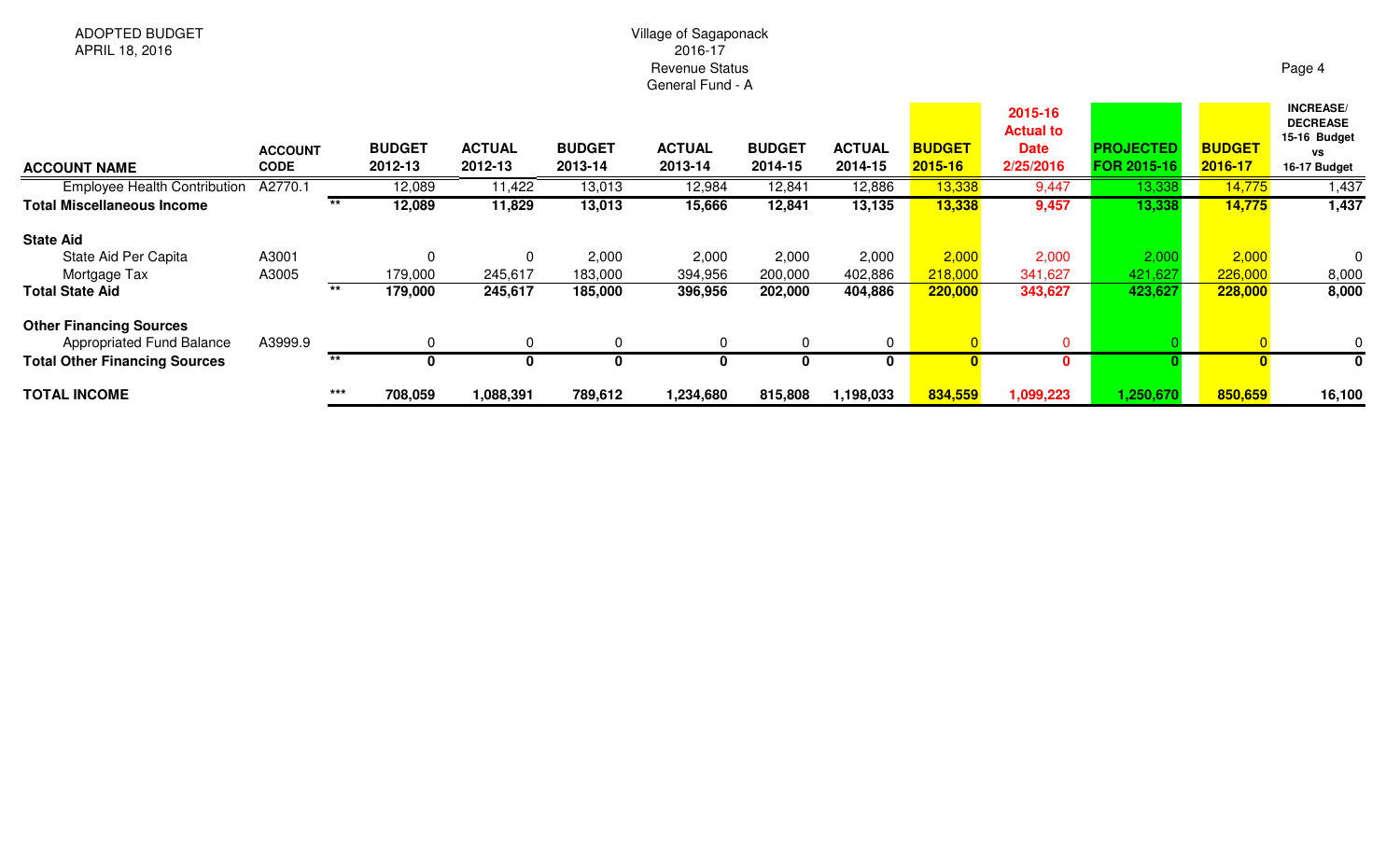| ADOPTED BUDGET<br>APRIL 18, 2016                                 | Village of Sagaponack<br>2016-17<br><b>Comprehensive Budget Status</b><br>General Fund A |  |                          |                            |                            |                            |                          |                             |                             |                                                         |                              |                             |                                                                            |  |
|------------------------------------------------------------------|------------------------------------------------------------------------------------------|--|--------------------------|----------------------------|----------------------------|----------------------------|--------------------------|-----------------------------|-----------------------------|---------------------------------------------------------|------------------------------|-----------------------------|----------------------------------------------------------------------------|--|
| <b>ACCOUNT NAME</b>                                              | <b>ACCOUNT</b><br><b>CODE</b>                                                            |  | <b>BUDGET</b><br>2012-13 | <b>ACTUAL</b><br>2012-13   | <b>BUDGET</b><br>2013-14   | <b>ACTUAL</b><br>2013-14   | <b>BUDGET</b><br>2014-15 | <b>ACTUAL</b><br>2014-15    | <b>BUDGET</b><br>2015-16    | 2015-16<br><b>ACTUAL</b><br><b>TO DATE</b><br>2/22/2016 | 2015-16<br><b>PROJECTION</b> | <b>BUDGET</b><br>2016-17    | 2016-17<br>budget<br>over<br>2015-16<br><b>INCREASE</b><br><b>DECREASE</b> |  |
| <b>Board of Trustees</b>                                         |                                                                                          |  |                          |                            |                            |                            |                          |                             |                             |                                                         |                              |                             |                                                                            |  |
| <b>Board of Trustees</b>                                         |                                                                                          |  |                          |                            |                            |                            |                          |                             |                             |                                                         |                              |                             |                                                                            |  |
| LEGISLATIVE CONTRACTUAL                                          | A1010.40                                                                                 |  |                          | 0                          | 0                          | 0                          | 0                        | 0                           |                             | $\mathbf 0$                                             |                              |                             |                                                                            |  |
| <b>SUPPLIES</b>                                                  | A1010.43                                                                                 |  |                          | 0                          | ∩                          | $\Omega$                   |                          | $\mathbf{0}$                |                             | $\Omega$                                                |                              |                             |                                                                            |  |
| LEGISLATIVE CODIFICATION                                         | A1010.44                                                                                 |  |                          | 0                          |                            | $\Omega$                   | 0                        | 0                           |                             | $\Omega$                                                |                              |                             |                                                                            |  |
| CONFERENCES/TRAINING                                             | A1010.411                                                                                |  |                          | 0                          | $\Omega$                   | 0                          | 0                        | 0                           | $\overline{0}$              | $\mathbf 0$                                             |                              |                             | $\mathbf 0$                                                                |  |
| <b>Total Board of Trustees</b><br><b>Total Board of Trustees</b> |                                                                                          |  | $\mathbf{0}$<br>$\bf{0}$ | $\mathbf 0$<br>$\mathbf 0$ | $\mathbf 0$<br>$\mathbf 0$ | $\mathbf 0$<br>$\mathbf 0$ | $\mathbf{0}$<br>$\bf{0}$ | $\mathbf 0$<br>$\mathbf{0}$ | $\overline{0}$<br>$\bullet$ | $\overline{0}$<br>$\mathbf{0}$                          | $\overline{0}$<br>0.         | $\overline{0}$<br>$\bullet$ | $\mathsf 0$<br>$\mathbf 0$                                                 |  |
|                                                                  |                                                                                          |  |                          |                            |                            |                            |                          |                             |                             |                                                         |                              |                             |                                                                            |  |
| <b>Executive</b><br>Mayor                                        |                                                                                          |  |                          |                            |                            |                            |                          |                             |                             |                                                         |                              |                             |                                                                            |  |
| CONTRACTUAL & MISC                                               | A1210.40                                                                                 |  | 0                        | 0                          | 0                          | 0                          | $\mathbf{0}$             | 0                           | $\Omega$                    | $\mathbf{0}$                                            |                              | $\overline{0}$              |                                                                            |  |
| <b>OTHER EXPENSES</b>                                            | A1210.41                                                                                 |  |                          | 0                          | 2,000                      | 2,570                      | 0                        | 650                         | 1,000                       | $\mathbf 0$                                             |                              | 1,200                       | 200                                                                        |  |
| CONFERENCES/TRAINING                                             | A1210.411                                                                                |  |                          | 0                          | $\Omega$                   | <sup>0</sup>               | 0                        | 0                           | $\Omega$                    | $\mathbf 0$                                             |                              | $\overline{0}$              | $\Omega$                                                                   |  |
| <b>Total Executive</b>                                           |                                                                                          |  | $\mathbf{0}$             | $\mathbf 0$                | 2,000                      | 2,570                      | $\bf{0}$                 | 650                         | 1,000                       | $\mathbf{0}$                                            |                              | 1,200                       | 200                                                                        |  |
|                                                                  |                                                                                          |  |                          |                            |                            |                            |                          |                             |                             |                                                         |                              |                             |                                                                            |  |
| <b>Finance</b>                                                   |                                                                                          |  |                          |                            |                            |                            |                          |                             |                             |                                                         |                              |                             |                                                                            |  |
| Auditing                                                         |                                                                                          |  |                          |                            |                            |                            |                          |                             |                             |                                                         |                              |                             |                                                                            |  |
| <b>AUDITOR</b>                                                   | A1320.40                                                                                 |  | 5,500                    | 5,650                      | 6,000                      | 5,650                      | 6,000                    | 5,650                       | 6,000                       | $\mathbf{0}$                                            | 6,000                        | 6,000                       |                                                                            |  |
| Finance                                                          |                                                                                          |  |                          |                            |                            |                            |                          |                             |                             |                                                         |                              |                             |                                                                            |  |
| CONTRACTUAL                                                      | A1325.40                                                                                 |  | $\Omega$                 | 0                          | $\boldsymbol{0}$           | 0                          | 0                        | 0                           |                             | $\mathbf 0$                                             |                              |                             |                                                                            |  |
| BOND ISSUE & NOTE EXPENSE                                        | A1325.42                                                                                 |  | 13,000                   | $\mathbf{0}$               | $\mathbf 0$                | $\Omega$                   | 0                        | $\Omega$                    | $\overline{0}$              | $\mathbf 0$                                             |                              |                             |                                                                            |  |
| FINANCE ASSESSOR/DATA PROCESS A1355.40                           |                                                                                          |  | 7,000                    | 6,514                      | 4,600                      | 4,600                      | 7,500                    | 2,946                       | $\overline{0}$              | $\mathbf 0$                                             |                              | $\overline{0}$              | 0                                                                          |  |
| <b>Total Finance</b>                                             |                                                                                          |  | 25,500                   | 12,164                     | 10,600                     | 10,250                     | 13,500                   | 8,596                       | 6,000                       | $\mathbf 0$                                             | 6,000                        | 6,000                       | $\pmb{0}$                                                                  |  |
| <b>Total Finance</b>                                             |                                                                                          |  | 25,500                   | 12,164                     | 10,600                     | 10,250                     | 13,500                   | 8,596                       | 6,000                       | $\mathbf{0}$                                            | 6,000                        | 6,000                       | $\bf{0}$                                                                   |  |
| <b>Staff</b>                                                     |                                                                                          |  |                          |                            |                            |                            |                          |                             |                             |                                                         |                              |                             |                                                                            |  |
| Clerk                                                            |                                                                                          |  |                          |                            |                            |                            |                          |                             |                             |                                                         |                              |                             |                                                                            |  |
| PERSONAL SERVICES                                                | A1410.10                                                                                 |  | 96,956                   | 97,331                     | 99,865                     | 99,920                     | 102,379                  | 96,563                      | 105,450                     | 76,581                                                  | 105,450                      | 108,086                     | 2,636                                                                      |  |
| <b>EQUIPMENT</b>                                                 | A1410.20                                                                                 |  | 2,500                    | 448                        | 3,000                      | 8,019                      | 3,000                    | 2,495                       | 3,000                       | 138                                                     | 300                          | 2,000                       | $-1,000$                                                                   |  |
| <b>TELEPHONE</b>                                                 | A1410.41                                                                                 |  | 1,558                    | 1,558                      | 1,558                      | 1,558                      | 1,558                    | 1,558                       | 1,558                       | 1,173                                                   | 1,577                        | 1,620                       | 62                                                                         |  |
| POSTAGE                                                          | A1410.42                                                                                 |  | 1,200                    | 885                        | 950                        | 1,287                      | 1,200                    | 1,279                       | 1,500                       | 582                                                     | 1,000                        | 1,500                       | 0                                                                          |  |
| PETTY CASH                                                       | A1410.43                                                                                 |  | 600                      | 1,123                      | 900                        | 1,050                      | 900                      | 930                         | 900                         | 709                                                     | 900                          | 1,000                       | 100                                                                        |  |
| COPIER                                                           | A1410.44                                                                                 |  | 1,500                    | 1,458                      | 2,000                      | 1,123                      | 2,000                    | 3,392                       | 2,000                       | 498                                                     | 1,000                        | 8,000                       | 6,000                                                                      |  |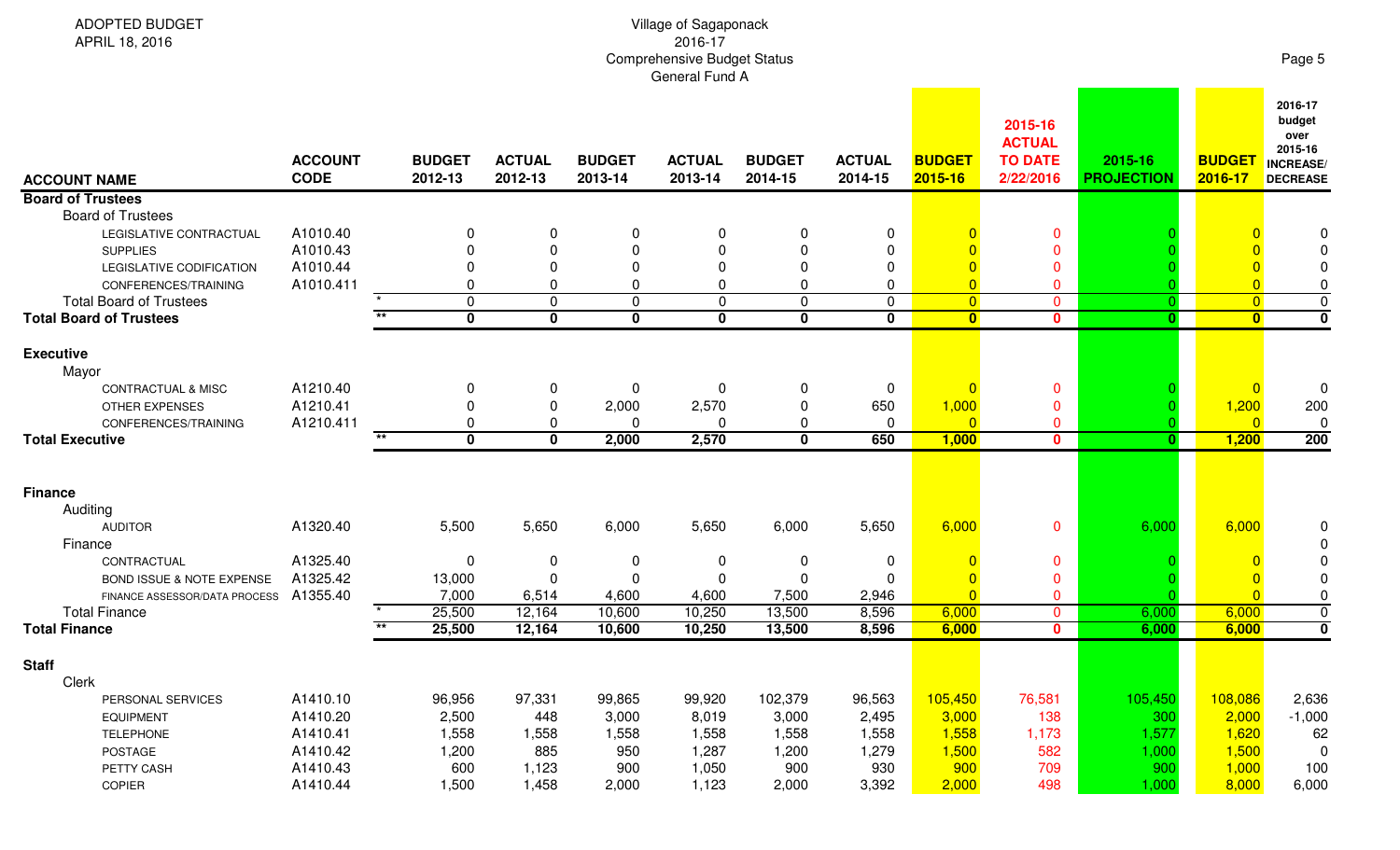## Village of Sagaponack 2016-17Comprehensive Budget Status General Fund A

ADOPTED BUDGETAPRIL 18, 2016

| <b>ACCOUNT NAME</b>                     | <b>ACCOUNT</b><br><b>CODE</b> |         | <b>BUDGET</b><br>2012-13 | <b>ACTUAL</b><br>2012-13 | <b>BUDGET</b><br>2013-14 | <b>ACTUAL</b><br>2013-14 | <b>BUDGET</b><br>2014-15 | <b>ACTUAL</b><br>2014-15 | <b>BUDGET</b><br>2015-16 | 2015-16<br><b>ACTUAL</b><br><b>TO DATE</b><br>2/22/2016 | 2015-16<br><b>PROJECTION</b> | <b>BUDGET</b><br>2016-17 | 2016-17<br>budget<br>over<br>2015-16<br><b>INCREASE</b><br><b>DECREASE</b> |
|-----------------------------------------|-------------------------------|---------|--------------------------|--------------------------|--------------------------|--------------------------|--------------------------|--------------------------|--------------------------|---------------------------------------------------------|------------------------------|--------------------------|----------------------------------------------------------------------------|
| RECORDS MANAGEMENT                      | A1410.45                      |         | 37,600                   | 37,600                   | 20,000                   | 5,305                    | 10,000                   | 16,500                   | 12,000                   | 3,550                                                   | 6,000                        | 2,000                    | $-10,000$                                                                  |
| OFFICE SUPPLIES                         | A1410.46                      |         | 3,000                    | 2,815                    | 3,000                    | 3,605                    | 3,000                    | 3,851                    | 3,000                    | 1,892                                                   | 3,000                        | 3,000                    | 0                                                                          |
| <b>WEBSITE</b>                          | A1410.47                      |         | 600                      | 455                      | 1,600                    | 455                      | 5,000                    | 0                        | 7,000                    | 1,434                                                   | 7,000                        | 5,000                    | $-2,000$                                                                   |
| CODE BOOKS                              | A1410.48                      |         | 5,000                    | 6,194                    | 5,000                    | 4,620                    | 5,000                    | 2,440                    | 5,000                    | 2,464                                                   | 5,000                        | 5,000                    | 0                                                                          |
| LEGAL ADVERTISING & PRINTING A1410.49   |                               |         | 3,000                    | 6,063                    | 3,000                    | 3,610                    | 3,000                    | 1,130                    | 3,000                    | 1,406                                                   | 2,500                        | 3,000                    | 0                                                                          |
| CONFERENCES/TRAINING                    | A1410.50                      |         | 1,000                    | 55                       | 1,000                    | 110                      | 1,000                    | 55                       | 1,000                    | $\mathbf{0}$                                            | 100                          | 1,000                    | 0                                                                          |
| CONTRACTUAL                             | A1410.51                      |         | 3,724                    | 1,779                    | 2,000                    | 1,373                    | 2,000                    | 7,338                    | 3,000                    | 3,028                                                   | 4,000                        | 5,000                    | 2,000                                                                      |
| <b>Total Clerk</b>                      |                               |         | 158,238                  | 157,764                  | 143,873                  | 132,035                  | 140,037                  | 137,530                  | 148,408                  | 93,457                                                  | 137,827                      | 146,206                  | $-2,202$                                                                   |
| Legal                                   |                               |         |                          |                          |                          |                          |                          |                          |                          |                                                         |                              |                          |                                                                            |
| <b>COUNSEL RETAINER</b>                 | A1420.41                      |         | 0                        | 0                        | 0                        | 0                        | 0                        | 0                        |                          | $\mathbf 0$                                             |                              |                          | $\Omega$                                                                   |
| COUNSEL NON-RETAINER                    | A1420.42                      |         | 30,000                   | 30,170                   | 30,000                   | 33,566                   | 30,000                   | 58,937                   | 40,000                   | 25,787                                                  | 40,000                       | 35,000                   | $-5,000$                                                                   |
| <b>Total Legal</b>                      |                               |         | 30,000                   | 30,170                   | 30,000                   | 33,566                   | 30,000                   | 58,937                   | 40,000                   | 25,787                                                  | 40,000                       | 35,000                   | $-5,000$                                                                   |
| Planner                                 |                               |         |                          |                          |                          |                          |                          |                          |                          |                                                         |                              |                          |                                                                            |
| CONTRACTURAL                            | A1430.44                      |         |                          |                          |                          |                          | 0                        | 0                        | 4,000                    | 155                                                     | 155                          | 2,000                    | $-2,000$                                                                   |
| <b>Total Planner</b>                    |                               | $\star$ |                          |                          |                          |                          | $\mathbf 0$              | $\Omega$                 | 4,000                    | 155                                                     | 155                          | 2,000                    | $-2,000$                                                                   |
| Engineer                                |                               |         |                          |                          |                          |                          |                          |                          |                          |                                                         |                              |                          |                                                                            |
| CONTRACTUAL                             | A1440.44                      |         | 10,000                   | 4,053                    | 10,000                   | 3,373                    | 5,000                    | 1,553                    | 3,000                    | 1,215                                                   | 2,000                        | 3,000                    | 0                                                                          |
| <b>Total Engineer</b>                   |                               |         | 10,000                   | 4,053                    | 10,000                   | 3,373                    | 5,000                    | 1,553                    | 3,000                    | 1,215                                                   | 2,000                        | 3,000                    | $\mathbf 0$                                                                |
| Elections                               |                               |         |                          |                          |                          |                          |                          |                          |                          |                                                         |                              |                          |                                                                            |
| <b>ELECTION SUPPLIES</b>                | A1450.41                      |         | 300                      | 259                      | 300                      | 219                      | 300                      | 194                      | 250                      | 154                                                     | 154                          | 250                      | 0                                                                          |
| ELECTION CONTRACT EXPENSE               | A1450.44                      |         | 120                      | 113                      | 120                      | 113                      | 120                      | 113                      | 120                      | 113                                                     | 113                          | 120                      | 0                                                                          |
| <b>Total Elections</b>                  |                               |         | 420                      | 371                      | 420                      | 332                      | 420                      | 306                      | 370                      | 266                                                     | 267                          | 370                      | $\overline{0}$                                                             |
| <b>Total Staff</b>                      |                               | $**$    | 198,658                  | 192,357                  | 184,293                  | 169,306                  | 175,457                  | 198,326                  | 195,778                  | 120,880                                                 | 180,094                      | 186,576                  | $-9,202$                                                                   |
| <b>Buildings</b><br><b>Village Hall</b> |                               |         |                          |                          |                          |                          |                          |                          |                          |                                                         |                              |                          |                                                                            |
| VILLAGE HALL IMPROVEMENTS               | A1620.26                      |         | 12,000                   | 3,386                    | 10,000                   | 0                        | 5,000                    | 0                        | 5,000                    | 3,012                                                   | 5,000                        | 5,000                    | 0                                                                          |
| <b>SUPPLIES &amp; OTHER</b>             | A1620.41                      |         | 600                      | 1,146                    | 700                      | 1,034                    | 1,000                    | 974                      | 1,000                    | 760                                                     | 1,000                        | 1,000                    | 0                                                                          |
| <b>UTILITIES</b>                        | A1620.42                      |         | 4,000                    | 3,740                    | 4,000                    | 4,119                    | 4,500                    | 4,384                    | 4,500                    | 2,992                                                   | 4,000                        | 4,500                    | 0                                                                          |
| CONTRACTURAL                            | A1620.44                      |         | 9,000                    | 8,005                    | 8,810                    | 10,306                   | 8,810                    | 13,625                   | 13,200                   | 8,593                                                   | 1,200                        | 13,200                   | 0                                                                          |
| MAINTENANCE                             | A1620.46                      |         | 5,000                    | 2,139                    | 5,000                    | 1,291                    | 5,000                    | 3,508                    | 4,000                    | 2,013                                                   | 3,000                        | 4,000                    | 0                                                                          |
| <b>Total Buildings</b>                  |                               |         | 30,600                   | 18,417                   | 28,510                   | 16,751                   | 24,310                   | 22,492                   | 27,700                   | 17,370                                                  | 14,200                       | 27,700                   | $\mathbf 0$                                                                |
| <b>Total Buildings</b>                  |                               | $**$    | 30,600                   | 18,417                   | 28,510                   | 16,751                   | 24,310                   | 22,492                   | 27,700                   | 17,370                                                  | 14,200                       | 27,700                   | $\mathbf 0$                                                                |
|                                         |                               |         |                          |                          |                          |                          |                          |                          |                          |                                                         |                              |                          |                                                                            |

Page 6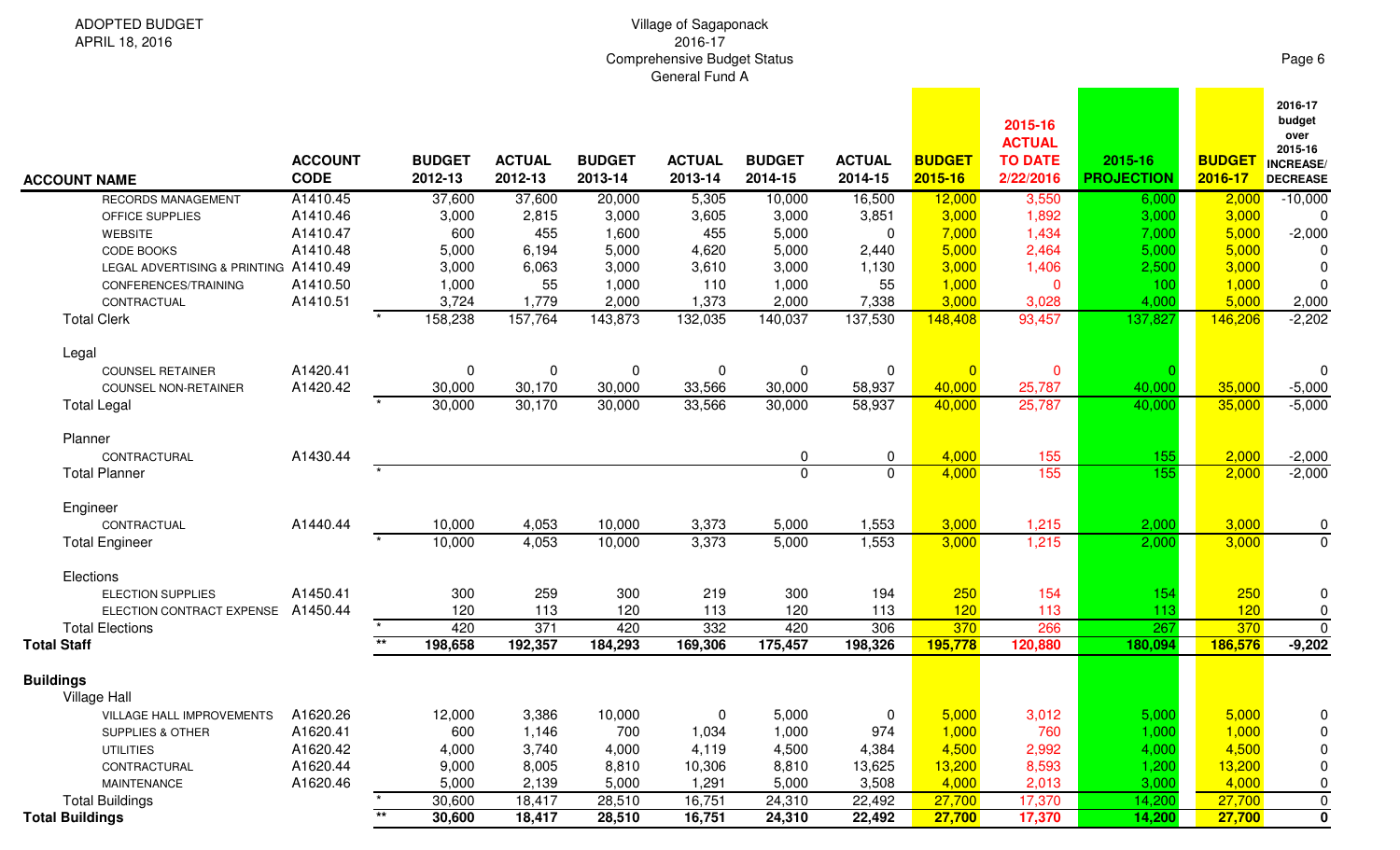| <b>ADOPTED BUDGET</b><br>APRIL 18, 2016                                                                                                             |                                              |                                            | Page 7                                     |                                            |                                            |                                             |                                            |                                             |                                                         |                                            |                                             |                                                                            |
|-----------------------------------------------------------------------------------------------------------------------------------------------------|----------------------------------------------|--------------------------------------------|--------------------------------------------|--------------------------------------------|--------------------------------------------|---------------------------------------------|--------------------------------------------|---------------------------------------------|---------------------------------------------------------|--------------------------------------------|---------------------------------------------|----------------------------------------------------------------------------|
| <b>ACCOUNT NAME</b>                                                                                                                                 | <b>ACCOUNT</b><br><b>CODE</b>                | <b>BUDGET</b><br>2012-13                   | <b>ACTUAL</b><br>2012-13                   | <b>BUDGET</b><br>2013-14                   | <b>ACTUAL</b><br>2013-14                   | <b>BUDGET</b><br>2014-15                    | <b>ACTUAL</b><br>2014-15                   | <b>BUDGET</b><br>2015-16                    | 2015-16<br><b>ACTUAL</b><br><b>TO DATE</b><br>2/22/2016 | 2015-16<br><b>PROJECTION</b>               | <b>BUDGET</b><br>2016-17                    | 2016-17<br>budget<br>over<br>2015-16<br><b>INCREASE</b><br><b>DECREASE</b> |
| <b>Special Items</b>                                                                                                                                |                                              |                                            |                                            |                                            |                                            |                                             |                                            |                                             |                                                         |                                            |                                             |                                                                            |
| Insurance<br><b>GENERAL LIABILITY</b><br>PUBLIC OFFICIALS LIABILITY<br>WORKERS COMPENSATION<br><b>COMMERCIAL UMBRELLA</b><br><b>Total Insurance</b> | A1910.00<br>A1910.01<br>A1910.02<br>A1910.03 | 7,000<br>2,000<br>2,600<br>3,000<br>14,600 | 6,149<br>1,659<br>3,175<br>2,730<br>13,713 | 7,000<br>2,000<br>3,000<br>3,000<br>15,000 | 6,370<br>1,746<br>3,228<br>9,055<br>20,399 | 7,000<br>2,000<br>3,500<br>10,000<br>22,500 | 6,094<br>1,763<br>3,758<br>9,055<br>20,670 | 7,000<br>2,000<br>4,000<br>10,000<br>23,000 | 6,266<br>2,100<br>4,234<br>8,985<br>21,585              | 6,266<br>2,100<br>4,234<br>8,985<br>21,585 | 7,000<br>2,000<br>4,500<br>10,000<br>23,500 | 0<br>0<br>500<br>$\mathbf 0$<br>500                                        |
| <b>Association Dues</b>                                                                                                                             |                                              |                                            |                                            |                                            |                                            |                                             |                                            |                                             |                                                         |                                            |                                             |                                                                            |
| MUNICIPAL DUES                                                                                                                                      | A1920.04                                     | 1,872                                      | 1,737                                      | 1,887                                      | 2,077                                      | 1,932                                       | 1,792                                      | 1,887                                       | 1,947                                                   | 1,947                                      | 1,947                                       | 60                                                                         |
| <b>Total Association Dues</b>                                                                                                                       |                                              | 1,872                                      | 1,737                                      | 1,887                                      | 2,077                                      | 1,932                                       | 1,792                                      | 1,887                                       | 1,947                                                   | 1,947                                      | 1,947                                       | 60                                                                         |
| Judgments & Claims<br><b>JUDGMENTS &amp; CLAIMS</b><br><b>Total Judgment &amp; Claims</b>                                                           | A1930.00<br>$\star$                          | 0<br>$\overline{0}$                        | 1,972<br>1,972                             | 1,500<br>1,500                             | 698<br>698                                 | 1,000<br>1,000                              | 721<br>721                                 | $\overline{0}$<br>$\overline{0}$            | 79<br>79                                                | 79<br>79                                   | 200<br>200                                  | 200<br>200                                                                 |
| <b>MTA Taxes</b>                                                                                                                                    |                                              |                                            |                                            |                                            |                                            |                                             |                                            |                                             |                                                         |                                            |                                             |                                                                            |
| <b>MTA TAXES</b>                                                                                                                                    | A1940.00                                     | 0                                          | 0                                          | $\mathbf 0$                                | 0                                          | 0                                           | $\mathbf 0$                                | $\overline{0}$                              | $\mathbf 0$                                             |                                            | $\overline{0}$                              | $\pmb{0}$                                                                  |
| <b>Total MTA Taxes</b>                                                                                                                              |                                              | $\overline{0}$                             | $\overline{0}$                             | $\mathbf 0$                                | $\mathbf 0$                                | $\mathbf 0$                                 | $\mathbf 0$                                | $\overline{0}$                              | $\mathbf{0}$                                            |                                            | $\overline{0}$                              | $\mathbf 0$                                                                |
| Taxes & Assessment on Real Prop<br>TAXES ON REAL PROPERTY<br>Total Taxes & Assess on Real Prop                                                      | A1950.00                                     | 0<br>$\overline{0}$                        | 0<br>$\overline{0}$                        | 0<br>$\overline{0}$                        | 0<br>$\overline{0}$                        | 0<br>$\overline{0}$                         | $\mathbf 0$<br>$\overline{0}$              | $\overline{0}$<br>$\overline{0}$            | $\mathbf 0$<br>$\mathbf 0$                              |                                            | $\overline{0}$<br>$\overline{0}$            | $\pmb{0}$<br>$\overline{0}$                                                |
| Contingency                                                                                                                                         |                                              |                                            |                                            |                                            |                                            |                                             |                                            |                                             |                                                         |                                            |                                             |                                                                            |
| CONTINGENCY                                                                                                                                         | A1990.40                                     | 25,000                                     | 1,972                                      | 25,000                                     | 0                                          | 20,000                                      | $\mathbf 0$                                | 20,000                                      | $\mathbf 0$                                             | $\Omega$                                   | 20,000                                      | $\pmb{0}$                                                                  |
| <b>Total Contingency</b>                                                                                                                            |                                              | 25,000                                     | 1,972                                      | 25,000                                     | 0                                          | 20,000                                      | $\mathbf 0$                                | 20,000                                      | $\overline{0}$                                          |                                            | 20,000                                      | $\pmb{0}$                                                                  |
| <b>Total Special Items</b>                                                                                                                          | $***$                                        | 41,472                                     | 19,393                                     | 43,387                                     | 23,174                                     | 45,432                                      | 23,183                                     | 44,887                                      | 23,611                                                  | 23,611                                     | 45,647                                      | 760                                                                        |
| <b>Building Department</b>                                                                                                                          |                                              |                                            |                                            |                                            |                                            |                                             |                                            |                                             |                                                         |                                            |                                             |                                                                            |
| <b>BUILDING INSPECTOR</b>                                                                                                                           | A3620.10                                     | 59,630                                     | 50,726                                     | 61,419                                     | 51,493                                     | 62,975                                      | 53,260                                     | 64,864                                      | 41,068                                                  | 60,000                                     | 66,486                                      | 1,621                                                                      |
| <b>CLERICAL</b>                                                                                                                                     | A3620.11                                     | 22,935                                     | 19,244                                     | 23,623                                     | 20,095                                     | 44,200                                      | 37,157                                     | 45,526                                      | 31,405                                                  | 43,000                                     | 46,664                                      | 1,138                                                                      |
| <b>EQUIPMENT</b>                                                                                                                                    | A3620.20                                     | 1,000                                      | 445                                        | 5,000                                      | 0                                          | 5,000                                       | 974                                        | 3,000                                       | 299                                                     | 299                                        | 2,500                                       | $-500$                                                                     |
| <b>SUPPLIES</b><br>CODE ENFORCEMENT OFFICER                                                                                                         | A3620.40<br>A3620.41                         | 1,500<br>0                                 | 1,315<br>$\mathbf 0$                       | 1,000<br>0                                 | 1,445<br>0                                 | 1,000<br>0                                  | 1,931<br>0                                 | 1,500<br>$\overline{0}$                     | 1,006<br>0                                              | 1,200<br>C                                 | 1,500<br>$\overline{0}$                     | 0<br>0                                                                     |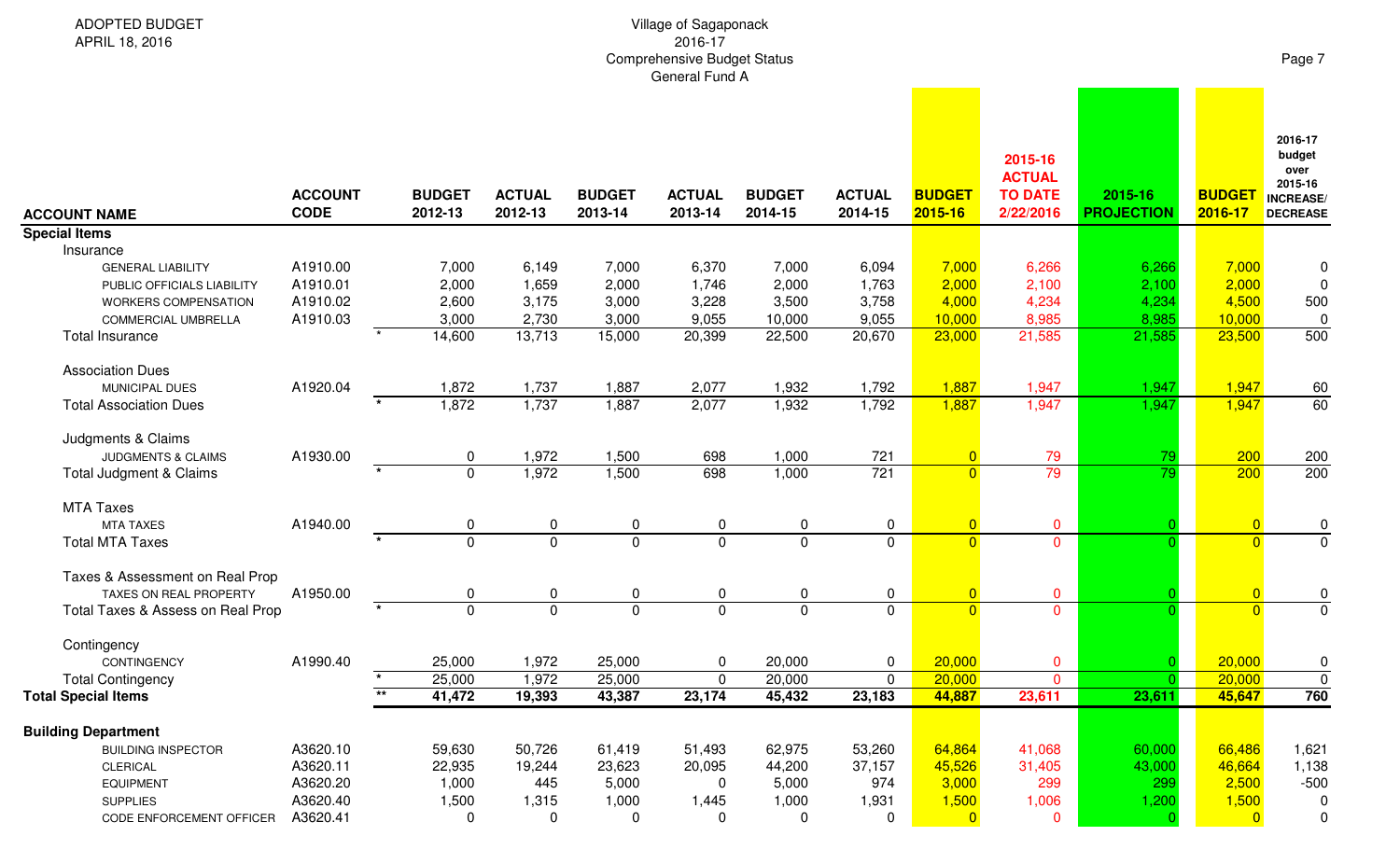| <b>ADOPTED BUDGET</b><br>APRIL 18, 2016                                                                     | Village of Sagaponack<br>2016-17<br><b>Comprehensive Budget Status</b><br>General Fund A |                   |                          |                             |                          |                          |                            |                          |                          |                                                         |                              |                          |                                                                             |  |
|-------------------------------------------------------------------------------------------------------------|------------------------------------------------------------------------------------------|-------------------|--------------------------|-----------------------------|--------------------------|--------------------------|----------------------------|--------------------------|--------------------------|---------------------------------------------------------|------------------------------|--------------------------|-----------------------------------------------------------------------------|--|
| <b>ACCOUNT NAME</b>                                                                                         | <b>ACCOUNT</b><br><b>CODE</b>                                                            |                   | <b>BUDGET</b><br>2012-13 | <b>ACTUAL</b><br>2012-13    | <b>BUDGET</b><br>2013-14 | <b>ACTUAL</b><br>2013-14 | <b>BUDGET</b><br>2014-15   | <b>ACTUAL</b><br>2014-15 | <b>BUDGET</b><br>2015-16 | 2015-16<br><b>ACTUAL</b><br><b>TO DATE</b><br>2/22/2016 | 2015-16<br><b>PROJECTION</b> | <b>BUDGET</b><br>2016-17 | 2016-17<br>budget<br>over<br>2015-16<br><b>INCREASE/</b><br><b>DECREASE</b> |  |
| CONTRACTUAL                                                                                                 | A3620.44                                                                                 | $**$              | 4,000                    | $\mathbf 0$                 | $\mathbf 0$              | 105                      | 2,370                      | 2,370                    | 2,370                    | 2,490                                                   | 2,500                        | 4,500                    | 2,130                                                                       |  |
| <b>Total Building Department</b>                                                                            |                                                                                          |                   | 89,065 0                 | $71,730$ 0                  | $91,042$ 0               | 73,138 0                 | 115,545 0                  | $95,691$ 0               | 117,260                  | 76,268 0                                                | 106,999                      | 121,650                  | 4,390                                                                       |  |
| <b>Registrar of Vital Statistics</b><br><b>Registrar of Vital Statistics</b><br><b>SUPPLIES &amp; OTHER</b> | A4020.41                                                                                 |                   | 100                      | $\mathbf 0$                 | 0                        | 0                        | 0                          | 0                        | $\overline{0}$           | $\mathbf 0$                                             |                              | $\overline{0}$           | 0                                                                           |  |
| <b>Total Registrar of Vital Statistics</b>                                                                  |                                                                                          |                   | 100                      | $\mathbf 0$                 | $\mathbf{0}$             | 0                        | $\mathbf 0$                | $\mathbf 0$              | $\overline{0}$           | $\mathbf 0$                                             |                              | $\overline{0}$           | $\mathbf 0$                                                                 |  |
| <b>Total Registrar of Vital Statistics</b>                                                                  |                                                                                          | $\overline{\ast}$ | 100                      | $\overline{\mathbf{0}}$     | $\mathbf 0$              | $\mathbf 0$              | $\overline{\mathbf{0}}$    | $\overline{\mathbf{0}}$  | $\overline{\mathbf{0}}$  | $\mathbf 0$                                             | $\mathbf{0}$                 | $\overline{\mathbf{0}}$  | $\overline{\mathbf{0}}$                                                     |  |
| <b>Highway Department</b><br>Road Maintenance                                                               |                                                                                          |                   |                          |                             |                          |                          |                            |                          |                          |                                                         |                              |                          |                                                                             |  |
| STREETS- CAPITAL EXPENSE                                                                                    | A5110.20                                                                                 |                   | 0                        | $\Omega$                    | 0                        | 0                        | 0                          | 0                        |                          | $\mathbf 0$                                             |                              |                          | 0                                                                           |  |
| <b>SUPPLIES &amp; OTHER</b>                                                                                 | A5110.40                                                                                 |                   | 0                        | $\Omega$                    | 0                        | $\Omega$                 | $\Omega$                   | 0                        |                          | $\mathbf 0$                                             |                              |                          | 0                                                                           |  |
| <b>DRAINAGE</b><br>CONCRETE/SIDEWALKS                                                                       | A5110.43<br>A5110.44                                                                     |                   | 0<br>0                   | $\mathbf{0}$<br>$\mathbf 0$ | ∩<br>$\Omega$            | $\Omega$<br>0            | $\mathbf 0$<br>$\mathbf 0$ | 0<br>0                   | $\overline{0}$           | $\mathbf 0$<br>$\mathbf 0$                              |                              | $\overline{0}$           | $\mathbf 0$<br>$\pmb{0}$                                                    |  |
| <b>Total Road Maintenance</b>                                                                               |                                                                                          |                   | $\mathbf 0$              | $\mathbf 0$                 | $\mathbf 0$              | 0                        | $\pmb{0}$                  | $\mathbf 0$              | $\overline{0}$           | $\mathbf{0}$                                            | $\Omega$                     | $\overline{0}$           | $\overline{0}$                                                              |  |
| <b>Total Highway Department</b>                                                                             |                                                                                          | $\star\star$      | $\mathbf 0$              | $\mathbf 0$                 | $\mathbf 0$              | 0                        | $\mathbf 0$                | $\mathbf{0}$             | $\overline{\mathbf{0}}$  | $\mathbf{0}$                                            | $\mathbf{0}$                 | $\mathbf{0}$             | $\overline{\mathbf{0}}$                                                     |  |
| <b>Land Use &amp; Environment</b><br>Zoning                                                                 |                                                                                          |                   |                          |                             |                          |                          |                            |                          |                          |                                                         |                              |                          |                                                                             |  |
| CONTRACTUAL                                                                                                 | A8010.40                                                                                 |                   | 7,000                    | 3,013                       | 7,000                    | 7,472                    | 7,000                      | 5,533                    | 7,000                    | 4,507                                                   | 7,000                        | 7,000                    | $\Omega$                                                                    |  |
| LEGAL                                                                                                       | A8010.44                                                                                 |                   | 10,000                   | 4,500                       | 10,000                   | 10,350                   | 10,000                     | 14,435                   | 10,000                   | 18,443                                                  | 25,000                       | 25,000                   | 15,000                                                                      |  |
| MISC.                                                                                                       | A8010.47                                                                                 |                   | 500                      | 100                         | 500                      | 165                      | 500                        | 230                      | 500                      | $\mathbf 0$                                             |                              | 500                      |                                                                             |  |
| <b>Total Zoning</b>                                                                                         |                                                                                          |                   | 17,500                   | 7,613                       | 17,500                   | 17,987                   | 17,500                     | 20,198                   | 17,500                   | 22,950                                                  | 32,000                       | 32,500                   | 15,000                                                                      |  |
| Planning                                                                                                    |                                                                                          |                   |                          |                             |                          |                          |                            |                          |                          |                                                         |                              |                          |                                                                             |  |
| <b>Planning Contractural</b>                                                                                | A8020.40                                                                                 |                   | 10,000                   | 11,610                      | 10,000                   | 17,458                   | 10,000                     | 20,166                   | 2,000                    | $\mathbf 0$                                             |                              | 2,000                    | $\mathbf 0$                                                                 |  |
| <b>Engineering Contractural</b>                                                                             | A8020.42                                                                                 |                   | 5,000                    | 3,135                       | 5,000                    | 11,890                   | 6,300                      | 11,880                   | 2,000                    | $\mathbf 0$                                             |                              | 2,000                    | $\overline{0}$                                                              |  |
| LEGAL                                                                                                       | A8020.44                                                                                 |                   | 10,000                   | 3,900                       | 15,000                   | 16,388                   | 12,000                     | 26,475                   | 17,000                   | 7,100                                                   | 11,000                       | 30,000                   | 13,000                                                                      |  |
| MISC.<br><b>Total Planning</b>                                                                              | A8020.47                                                                                 |                   | 500                      | 345<br>18,991               | 500<br>30,500            | 220<br>45,955            | 500<br>28,800              | 6,425<br>64,946          | 500<br>21,500            | $\overline{0}$<br>7,100                                 |                              | 500<br>34,500            | 0<br>13,000                                                                 |  |
|                                                                                                             |                                                                                          |                   | 25,500                   |                             |                          |                          |                            |                          |                          |                                                         | 11,000                       |                          |                                                                             |  |
| AHRB                                                                                                        |                                                                                          |                   |                          |                             |                          |                          |                            |                          |                          |                                                         |                              |                          |                                                                             |  |
| CONTRACTUAL                                                                                                 | A8030.40                                                                                 |                   | 0                        | $\mathbf 0$                 | $\mathbf 0$              | 1,250                    | 1,500                      | $\mathbf 0$              | 2,000                    | $\bf{0}$                                                |                              | 2,000                    | $\overline{0}$                                                              |  |
| LEGAL                                                                                                       | A8030.44                                                                                 |                   | 3,000                    | 75                          | 3,000                    | 9,375                    | 6,000                      | 6,861                    | 8,000                    | 450                                                     | 1,500                        | 5,000                    | $-3,000$                                                                    |  |